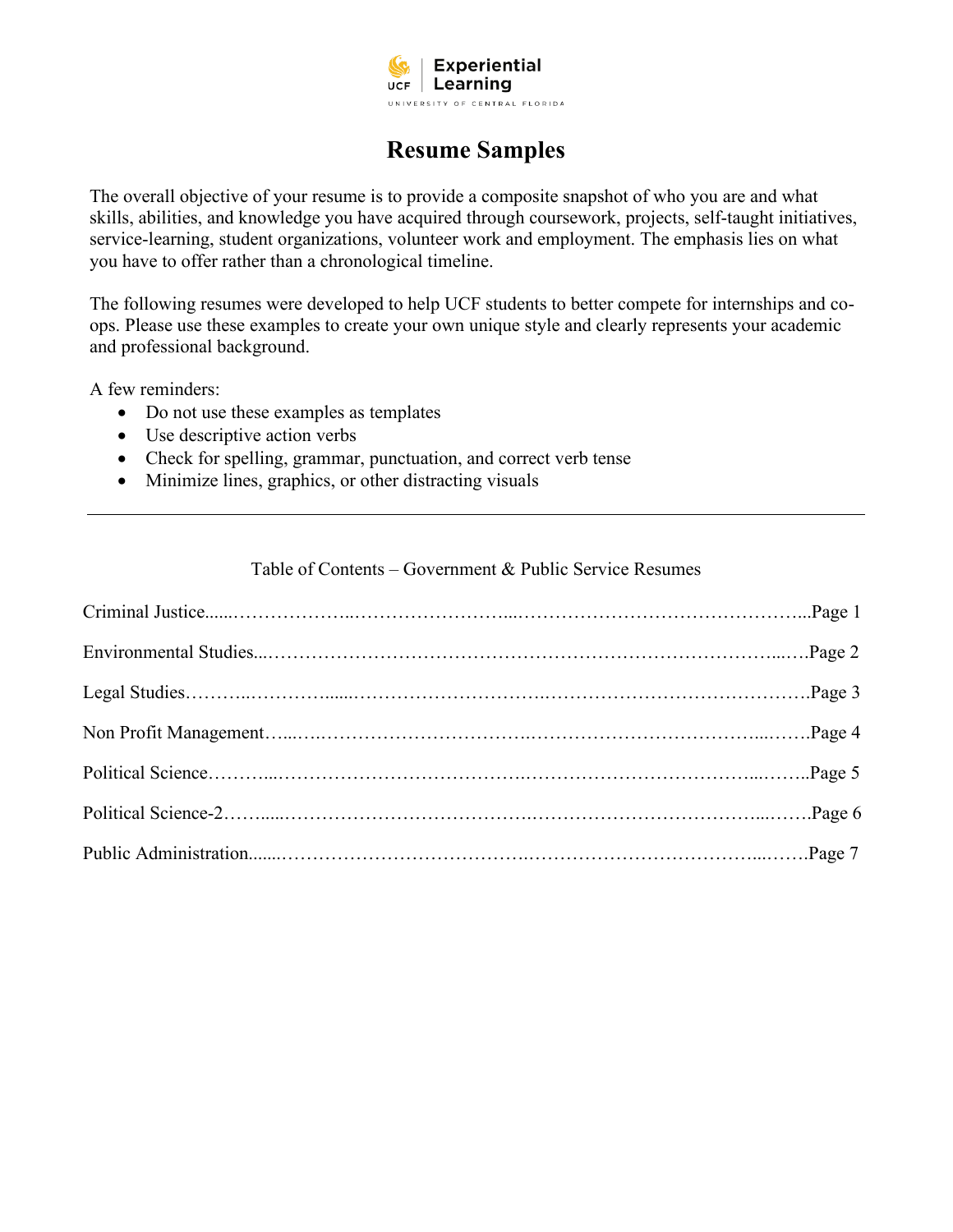# **Name**

#### Email | Phone Number | LinkedIn

#### **EDUCATION**

**Bachelor of Arts,** May 20XX University of Central Florida, Orlando, FL Double major: Criminal Justice and Psychology Minor: French

#### **STUDY ABROAD**

Academic Programs International, Summer 20XX | Université Paris-Sorbonne. Paris, France

#### **RELEVANT EXPERIENCE**

#### **Intern,** May 20XX-Present

#### **Seminole County Sheriff's Office,** Orlando, FL

- Shadow 5+ officers during multiple shifts to understand law enforcement best practices
- Collaborate with 2 administrators to create detailed Excel spreadsheet of training statuses of 20+ employees

#### **Senior Staff Reporter,** September 20XX-May 20XX

*Knights News* (UCF student newspaper), Orlando, FL

- Investigated 5+ stories each week and utilized information to complete 2 stories per week for publication
- Conducted fact checks regarding up to 15 stories per week, meeting all deadlines

#### **Administrative Assistant,** September 20XX-September 20XX

**UCF Experiential Learning**, Orlando, FL

- Greeted guests, answered questions, and directed them to the appropriate staff
- Reviewed and updated internship postings in Handshake
- Participated in tabling events, promoting Experiential Learning services and resources to students

#### **ADDITIONAL EXPERIENCE**

**Seasonal Server,** December 20XX-Present **Kool Beanz Café,** Tallahassee, FL

#### **LEADERSHIP EXPERIENCE**

**Mentor,** September 20XX-May 20XX **Read2Succeed,** Orlando, FL

• Tutored 2<sup>nd</sup> grade students in underserved schools, resulting in noted behavioral improvements

#### **Director of Morale,** September 20XX-May 20XX

**Knight-Thon (UCF Dance Marathon),** Orlando, FL

• Oversaw morale team of 30+ throughout academic year to create and implement detailed plans for motivating participants throughout 13-hour+ events that raised \$300,000+ for Children's Hospital

#### **SERVICE AND INVOLVEMENT**

Habitat for Humanity, French Club, International Festival Host

#### **SKILLS**

Adobe Suite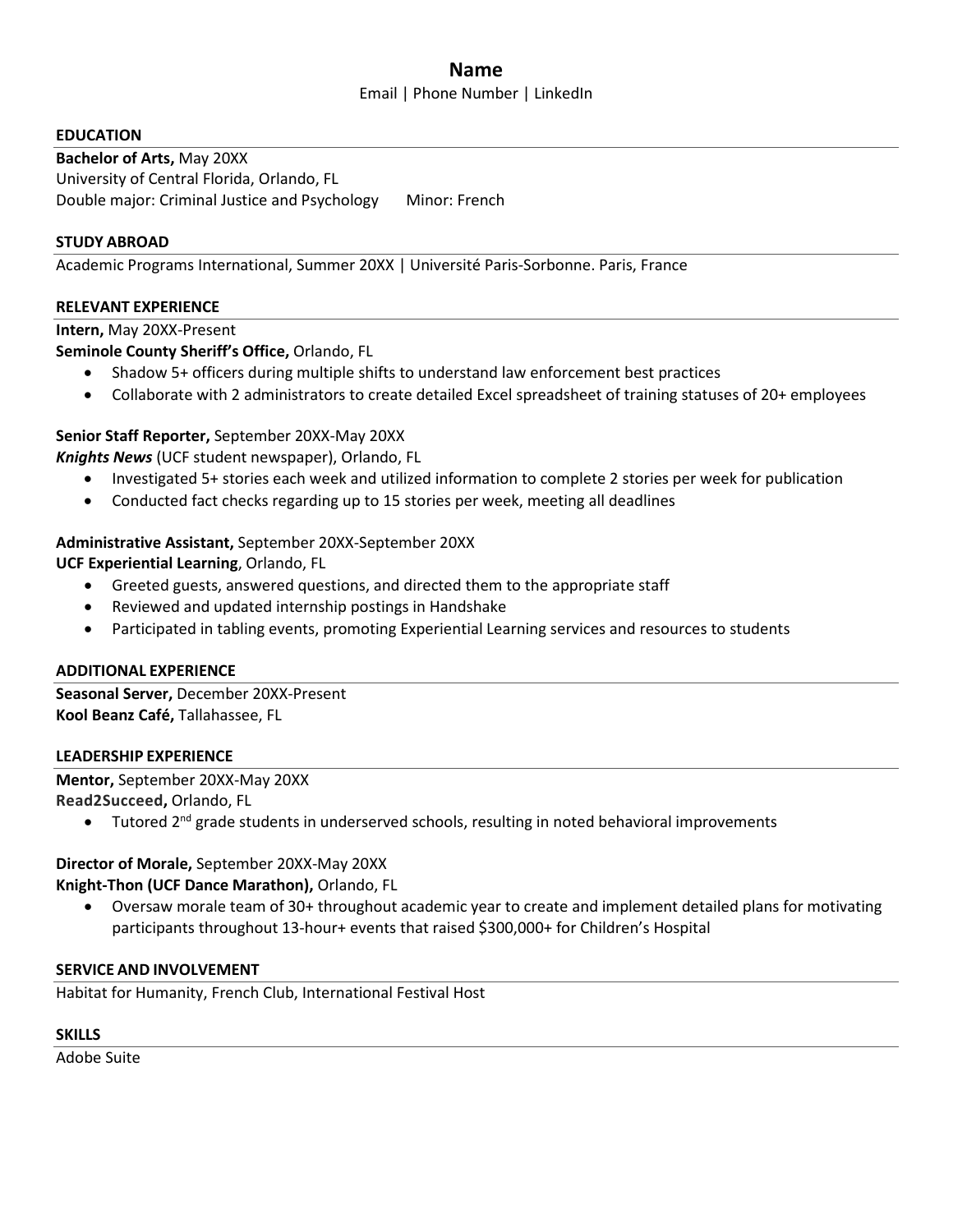# **Name**

LinkedIn | Phone Number | [Email](mailto:amanda.sudend@school.edu)

# **EDUCATION**

**Bachelor of Science in Environmental Studies** 05/20XX

University of Central Florida, Orlando, FL

# **UCF Study Abroad** 05/20XX-07/20XX

University of Barcelona, Spain

# **SKILLS**

ArcGIS Cascade CMS Field Measurements Depth at Breast Height (DBH) Crown Light Exposure

# **ENVIRONMENTAL EXPERIENCE**

Environmental Policy Intern

*National Audubon Society Maitland, FL* 06/20XX - 04/20XX

- Identify emerging environmental issues and developing innovative, strategic programs to minimize risk and maximize leadership opportunities
- Support the establishment and management of Cost Recovery Agreements with Federal Land Management Agencies and other resource agencies
- Review and categorize comments and positions from stakeholder groups
- Conduct research as necessary to support our environmental policy positions
- Support Policy leads in conducting legislative, regulatory and policy review and analysis of key land and environmental issues from the state and federal legislature and regulators
- Track legislation, regulations and other environmental policies and inform the team about relevant dates and times

# Environmental Planning Intern

- Assisted on a variety of environmental studies for infrastructure projects including power, water, transportation, and development-related projects
- Worked under supervision of a project manager or senior-level team member
- Administrative/business development assistance
- Preparation of various components of CEQA and NEPA documents
- Prepared materials and graphics in support of landscape architecture and community projects
- Researched and general technical writing in support of the aforementioned

# **VOLUNTEER EXPERIENCE**

Ecological Restoration Volunteer

*Orange County Environmental Protection Orlando, FL* Spring (3 hours/week)

- Assisted with native revegetation efforts intended to provide migratory birds with habitat and food
- Researched nationwide campus efforts to compost campus food waste
- Developed a food waste composting plan implemented by food services Environmental Action Team
- Taught 1st-4th graders about ecological concepts related to gardening

# **CAMPUS INVOLVEMENT**

UCF Green Generation Club 08/20XX – Present Glee Club at UCF 09/20XX-Present

*Seminole County Oviedo, FL* 05/20XX - 08/20XX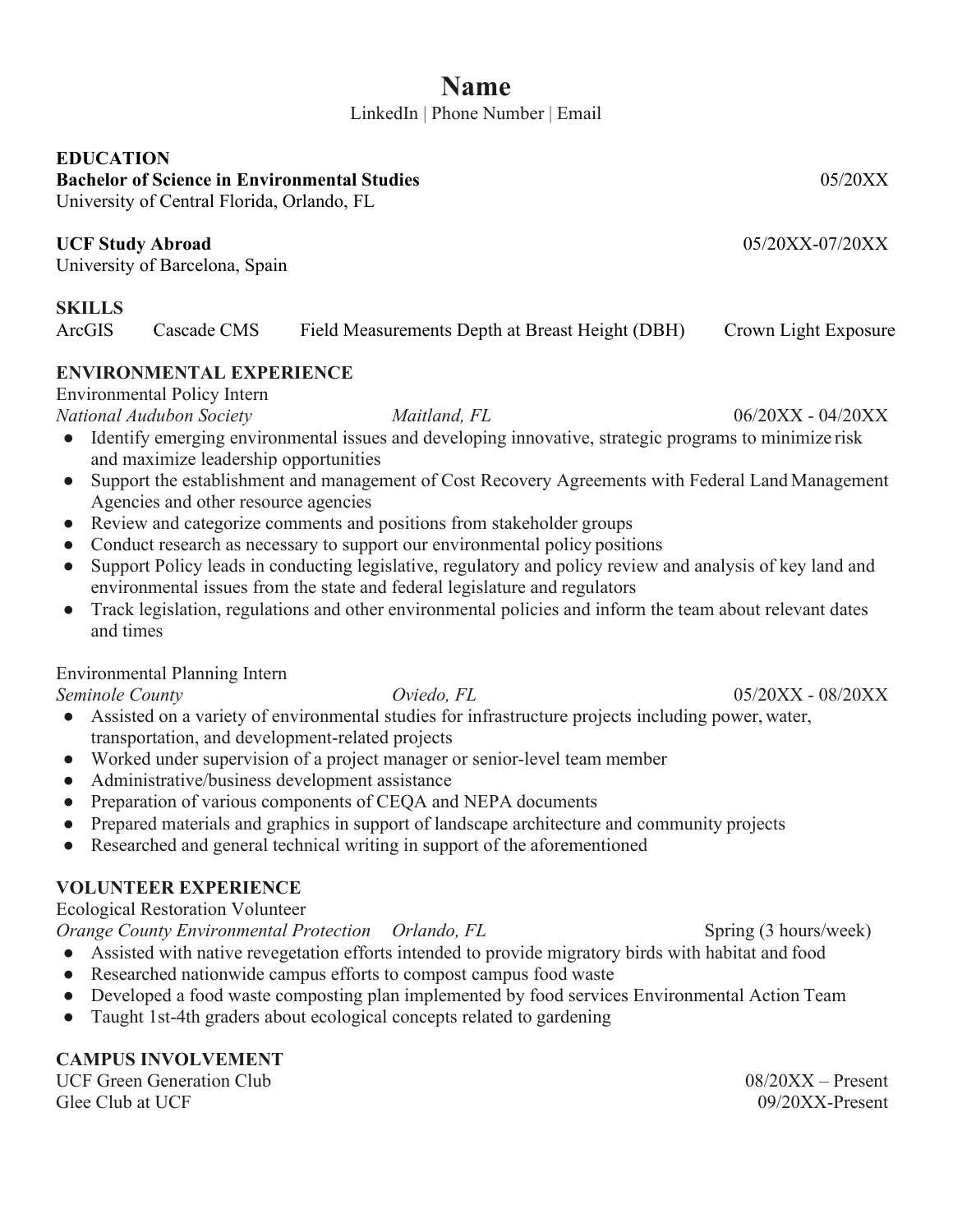#### **EDUCATION**

University of Central Florida June 20XX<br>
Bachelor of Arts. Legal Studies **Figure 2008** GPA: 3.84

Bachelor of Arts, Legal Studies

#### **LEGAL EXPERIENCE**

Heston & Heston, Attorneys at Law | Orlando, FL June 20XX – Present

#### **Legal Assistant**

- Shadowed and observed attorneys in mediations, court appearances, mandatory settlement conferences, arbitrations, etc.
- Collaborated with another intern to ensure daily tasks were completed efficiently and correctly
- Initiated communication with file clerk and attorneys to take on more tasks and responsibilities
- Scanned, sorted, and filed all documents into the appropriate files
- Assisted attorneys by assembling exhibits to be attached to legal documents
- Assisted file clerks sort through then close inactive cases

Community Service Programs, Dispute Resolution Services | Sanford, FL April 20XX – Present

#### **Volunteer Mediator**

- Mediate small claims and civil harassment cases at the Seminole County Superior Courts in Sanford and Lake Mary
- Intake of all contested cases during small claims calendar to match mediators with parties willing to go tomediation
- Complete 40 hours of basic mediation training and the additional advanced training for civil harassment cases

#### **ADDITIONAL EXPERIENCE**

Team of Advocates for Special Kids (T.A.S.K.) | Anaheim, CA June 20XX – August 20XX

- **Volunteer; Seasonal**
	- Assisted the Summer Camp by managing several stations, developing plans, and setting up activities for approximately 40 children with special needs, such as Autism or Down Syndrome
	- Instructed children with disabilities to enhance various skills, such as communication, computer, and reading skills
	- Set up for workshops by testing equipment to ensure that it works properly and preparing necessary documents andflyers

#### **RESEARCH**

University of Central Florida Memory and Development Lab | Orlando, FL June 20XX – Present

#### **Study Manager and Research Assistant**

- Oversee a study examining the cognitive functioning of children with Down syndrome
- Coordinate between faculty mentor, graduate students, lab manager, and other undergraduate research assistants toensure things are done correctly and smoothly
- Input, organize, and clean up data from several infant studies to be analyzed
- Schedule participants by calling potential participants, scheduling participants, maintaining lab calendar, and making sure all paperwork, such as the research consent form and the participant folder, is ready for participant upon arrival
- Code toddlers' behavior from video recordings of previous infant studies according to study guidelines prior to preparing the data for analysis
- Submit two research proposals to present research findings at the end of the year about the cognitive function of children with Down syndrome, more specifically the effects of social interaction on the children with Down syndrome's ability to generalize learned behaviors across various cues and context

#### **SKILLS**

Languages: Mandarin (conversational)

#### **CERTIFICATIONS**

Basic Mediation and Advanced Civil Harassment Mediation

#### **INVOLVEMENT**

National Society of Leadership and Success – Honors Society March 20XX – Present Asian Student Union January 20XX-Present

**HONORS** Chancellor's Award of Distinction May 20XX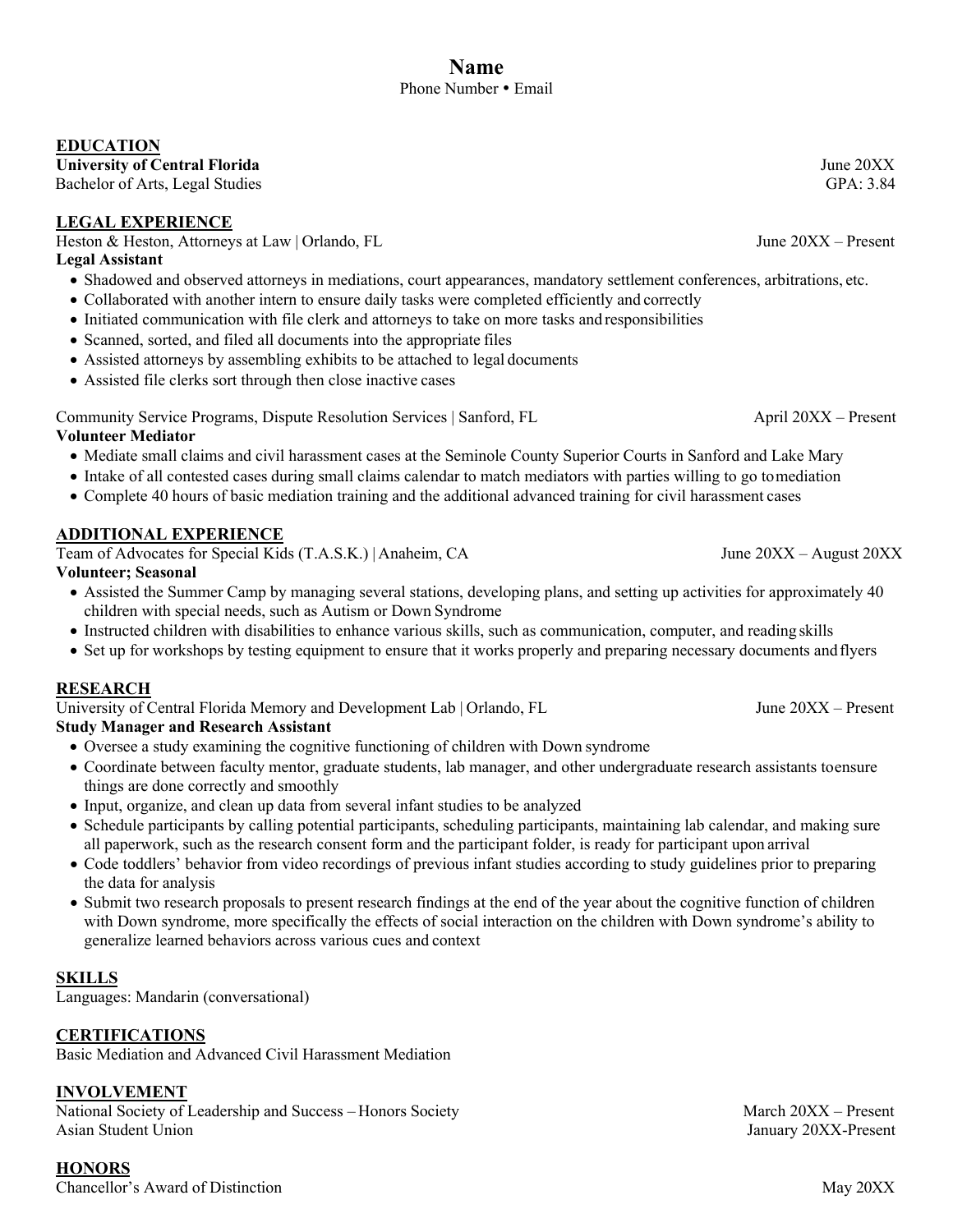# **Name**

Location | Phone Number | Email | [Add LINK to an online portfolio]

#### **EDUCATION**

**University of Central Florida** Expected Graduation: May 20XX<br>Bachelor of Science: Nonprofit Management **Expected Graduation: May 20XX**<br>Cumulative GPA: 3.5 *Bachelor of Science:* Nonprofit Management

#### **Honors:**

- Dean's List | 3 terms
- College of Community Innovation and Education Promise Scholarship | 20XX

**Relevant Coursework:** Volunteer Management, Resource Development in the Nonprofit Sector, Planning and Improvement or Public Organizations

#### **SKILLS**

**Software**: Microsoft Office Suite, SAS, SPSS, Wordpress **Programming:** Proficient in C++, Java **Language:** Proficient American Sign Language

#### **PROJECTS**

#### **Seminole County Youth Climate Movement County County Youth Climate Movement County Lake Mary, FL**

*Service-Learning Course* Jan. 20XX – Present

- Worked with a community partner to identify their market competitiveness in a new product channel
- Developed a value proposition to determine their current and intended strategy

#### **EXPERIENCE**

**Casa del Pueblo** Valparaiso, Chile

*Community Outreach Intern* Jan. 20XX – Present

- Developed and implemented marketing plan for fundraiser to raise over \$50,000
- Wrote Spanish-language press releases that were picked up by three local newspapers

• Worked with customers and stocked inventory 10 hours a week while studying full-time

#### **LEADERSHIP & ACCOMPLISHMENTS**

#### **Relay for Life** Aug. 20XX – Present

#### *Team Captain*

- Planned 24-hours of events including speakers, entertainment, and demonstrations for over 250 participants
- Administered and monitored \$30,000 budget
- Scheduled more events for 15% less budget

#### **VOLUNTEER**

**Michael's Craft Stores** Cleveland, Ohio **Cleveland, Ohio** Cleveland, Ohio **Craft** Stores<br>Cashier and Floor Worker Cashier and Cleveland Creating Cashier and Cleveland Creating Control of Cashier and Cleveland Creating Con *Cashier and Floor Worker* Nov.20XX – Apr. 20XX

Habitat for Humanity **Mar. 20XX** – Present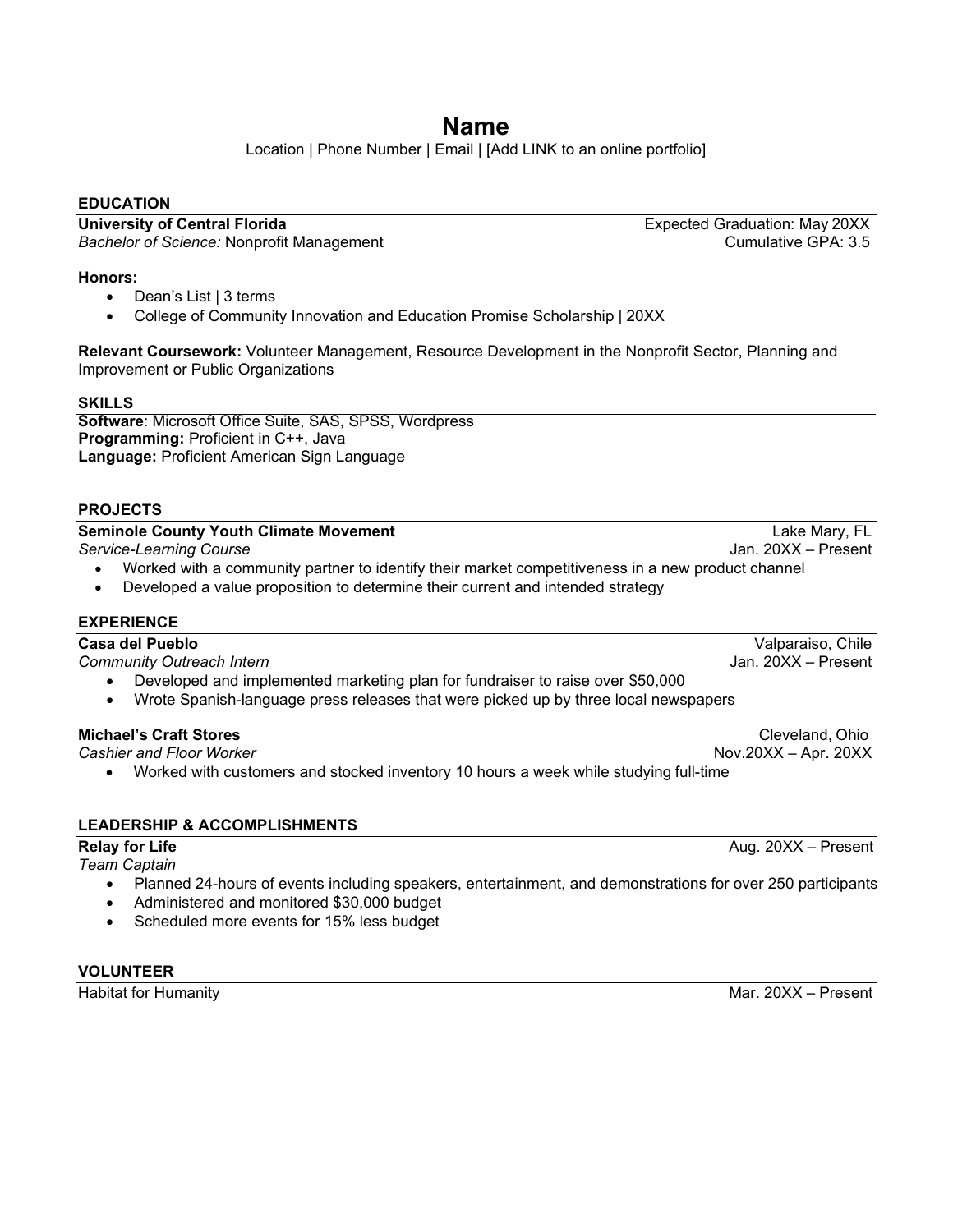# ADDRESS • EMAIL •PHONE

**Name**

### **EDUCATION**

| University of Central Florida, Orlando, FL<br>Bachelor of Arts: Political Science   Minor: International Relations                                                                                                                                                                                                                                                                                                                       | 5/XX           |  |
|------------------------------------------------------------------------------------------------------------------------------------------------------------------------------------------------------------------------------------------------------------------------------------------------------------------------------------------------------------------------------------------------------------------------------------------|----------------|--|
| <b>EXPERIENCE</b>                                                                                                                                                                                                                                                                                                                                                                                                                        |                |  |
| Department of State, Washington D.C.<br><b>Bureau of International Narcotics and Law Enforcement: Office of Europe and Asia Intern</b><br>Investigated the impact of Judicial Lustration within European countries<br>Drafted daily cables related to international narcotics, corruption, and crime taking place in Europe and<br>Asia<br>Attended and outlined various events pertaining to foreign policy and international security  | $8/XX - 12/XX$ |  |
| United States Senate, Washington D.C.<br>Office of Senator Marco Rubio via Congressional Black Caucus Foundation Intern<br>Conducted research and data analysis for multiple federal policy areas for legislative staff<br>Attended briefings and hearings on several policy areas including foreign policy and international trade<br>$\bullet$<br>Gathered news clips and media release for the communications team<br>$\bullet$       | $1/XX - 5/XX$  |  |
| <b>Congressional Black Caucus Foundation, Washington D.C.</b><br>Leadership Institute Legislative Fellow<br>Developed new legislative policy proposals focused on education, healthcare, and gun control<br>Collaborated with senior staff on career development activities specific to service on Capitol Hill<br>$\bullet$<br>Attended research and legislative briefings tailored to service in the United States Senate<br>$\bullet$ | $1/XX - 5/XX$  |  |
| University of Northern Iowa, Yokosuka, Japan<br><b>Camp Adventure Intern</b><br>Travelled to Yokosuka Japan to supervise more than 125 children as a student counselor<br>$\bullet$<br>Provided cultural experiences ranging from history, culinary experiences, and travel events<br>$\bullet$<br>Studied Japanese culture, language, and history throughout the program<br>$\bullet$                                                   | $5/XX - 8/XX$  |  |
| <b>RESEARCH EXPERIENCE</b>                                                                                                                                                                                                                                                                                                                                                                                                               |                |  |
| <b>Congressional Black Caucus Foundation</b><br>"The Issue of Access to Reliable Public Transportation in Miami-Dade County"<br>Explored the issues surrounding Miami-Dade County's public transportation system and proposed<br>solutions                                                                                                                                                                                               | $2/XX - 4/XX$  |  |
| <b>Bureau of International Narcotics and Law Enforcement-Office of Europe and Asia</b><br>"European Countries Post-Communism: Judicial Lustration and Color Run"<br>A study exploring European Countries that partook in judicial lustration and its impact                                                                                                                                                                              | $3/XX - 6/XX$  |  |
| UNIVERSITY INVOVLEMENT                                                                                                                                                                                                                                                                                                                                                                                                                   |                |  |
| UCF Student Government, Orlando, FL<br><b>Associate Chief Justice</b>                                                                                                                                                                                                                                                                                                                                                                    | $8/XX - 5/XX$  |  |
| Phi Alpha Delta Law Fraternity International, Orlando, FL<br>Member- Florida A&M Pre-Law Chapter                                                                                                                                                                                                                                                                                                                                         | $10/XX - 5/XX$ |  |

**Undergraduate Research Organization**, Orlando, FL *College of Arts and Humanities Liaison* 4/XX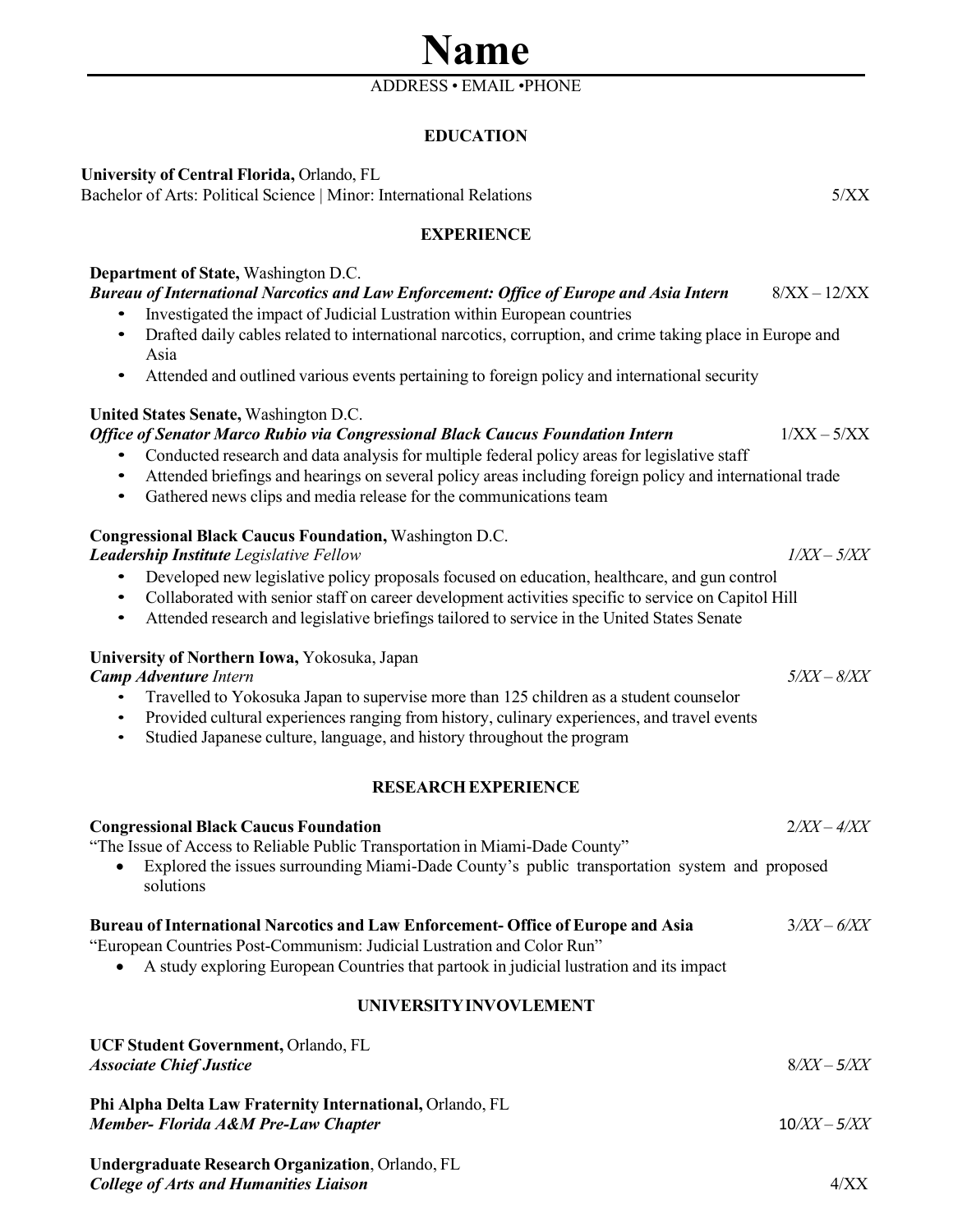# **Your Name**

Location | Email | Phone Number

### **OBJECTIVE**

To obtain a part-time internship/co-op position where I can contribute and enhance my skills for a future career in XXXXXX

#### **EDUCATION**

# **University of Central Florida, Orlando, FL**

Bachelor of Arts in Political Science, American Politics and Policy Track, August 20XX GPA: 3.8/4.0

#### **RELATED COURSES**

Politics of the Western Europe Urban Society Race and Ethnicity Global Inequality and Society **International Law** Judicial Process and Politics

#### **EXPERIENCE**

### **University of Central Florida, Orlando, FL**

*Undergraduate Research Intern,* Jan. 20XX – Present

- Direct short documentary for the agency, inclusive of student testimonials and current legislative news regarding PRIME STEM policy for the benefit of upcoming presentations and lobbying efforts
- Compile data and provide assessment report for the 20XX-20XX
- Lead tours to prospective PRIME STEM students to enhance their understanding of UCF academics and community life

# **WPC, Washington, D.C.**

*Event Coordinator Assistant Intern,* Aug. 20XX – Sept. 20XX

- Helped coordinate staff and volunteers to host WPC Weekend 4 (ME\$, annual Donor Event) for **100+** guests and presenters. ME\$ generated **\$50,000** in donor commitments and pledges
- Assisted in organizing the 1st Annual MECD Benefit Dinner for **50+** distinguished guests
- Fundraised **\$15,000** for MECD campaigns and projects through Benefit Dinner event

# **VOLUNTEER EXPERIENCE**

#### **United Nations Volunteers (UNV)**

*Editor*, Jan. 20XX – Present

• Support small international grassroots organizations and advocacy groups in providing publication material design and proofreading of formal documents and research

# **21st Century Learning Center**

*Tutor,* Jan. 20XX – Dec. 20XX

- Tutored students in grades K-12 in Social Studies, Science, Mathematics, Reading, and Writing
- Assisted Students with completing homework assignments and projects
- Reinforced problem -solving skills and use creative methods to relay information to students